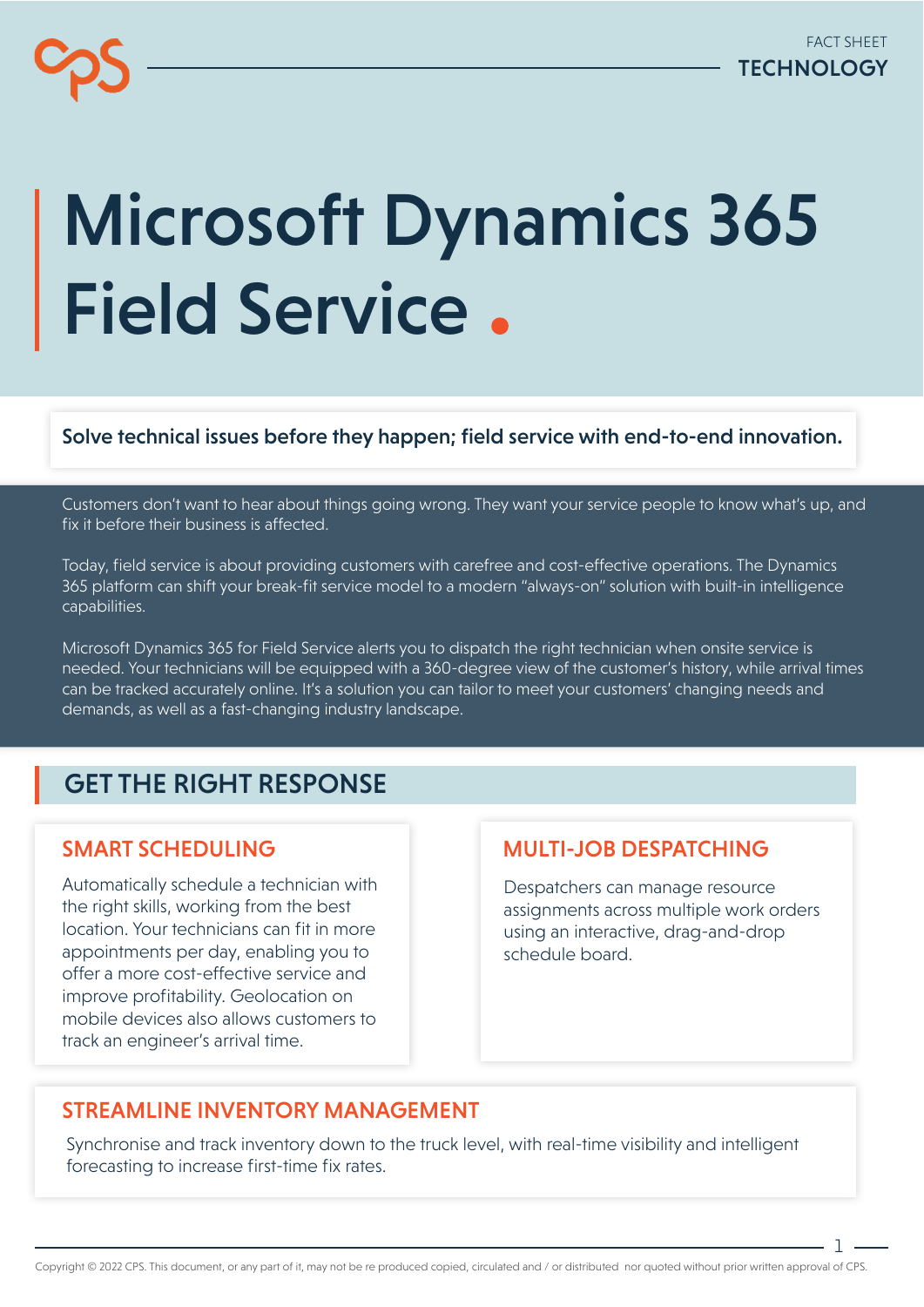## EQUIP YOUR TECHNICIANS

#### ENSURE ON-TIME APPOINTMENTS

Make sure your technicians arrive on time, using the best turn-by-turn directions and with work order details that can be updated in real-time on any device.

## IMPROVE PRODUCTIVITY AND **OUTCOMES**

Provide a 360-degree view of customer and service history, together with personalised step-by-step instructions and access to leading-edge technologies (such as mixed reality headsets offering handsfree guidance) to reliably track and complete the task.

## BOOST ON-SITE EFFICIENCY

Improve field processes through mobile access to back-office information, enabling technicians to capture and update all work order details effectively.

## CUSTOMER COLLABORATION

#### EFFORTLESS SERVICE EXPERIENCES

Make it easy for customers to keep track of service activities and self-schedule appointments with a customer portal.

## COMMUNICATE PROACTIVELY

Provide your customers with real-time technician location tracking and automated voice and text appointment reminders so they know when to expect your service.

## LEVERAGE IOT INTELLIGENCE

## USE INSIGHT TO OFFER A **PROACTIVE SERVICE** Automatically create work orders and

Harness the power of IoT to detect and diagnose problems before your customers become aware of an issue.

#### AUTOMATE WORK ORDERS

schedule and dispatch technicians with relevant customer IoT information.

## TRANSFORM SERVICES WITH PREDICTIVE MAINTENANCE

Move from costly scheduled maintenance plans to just-in-time predictive maintenance to repair, clean, or replace parts only when needed.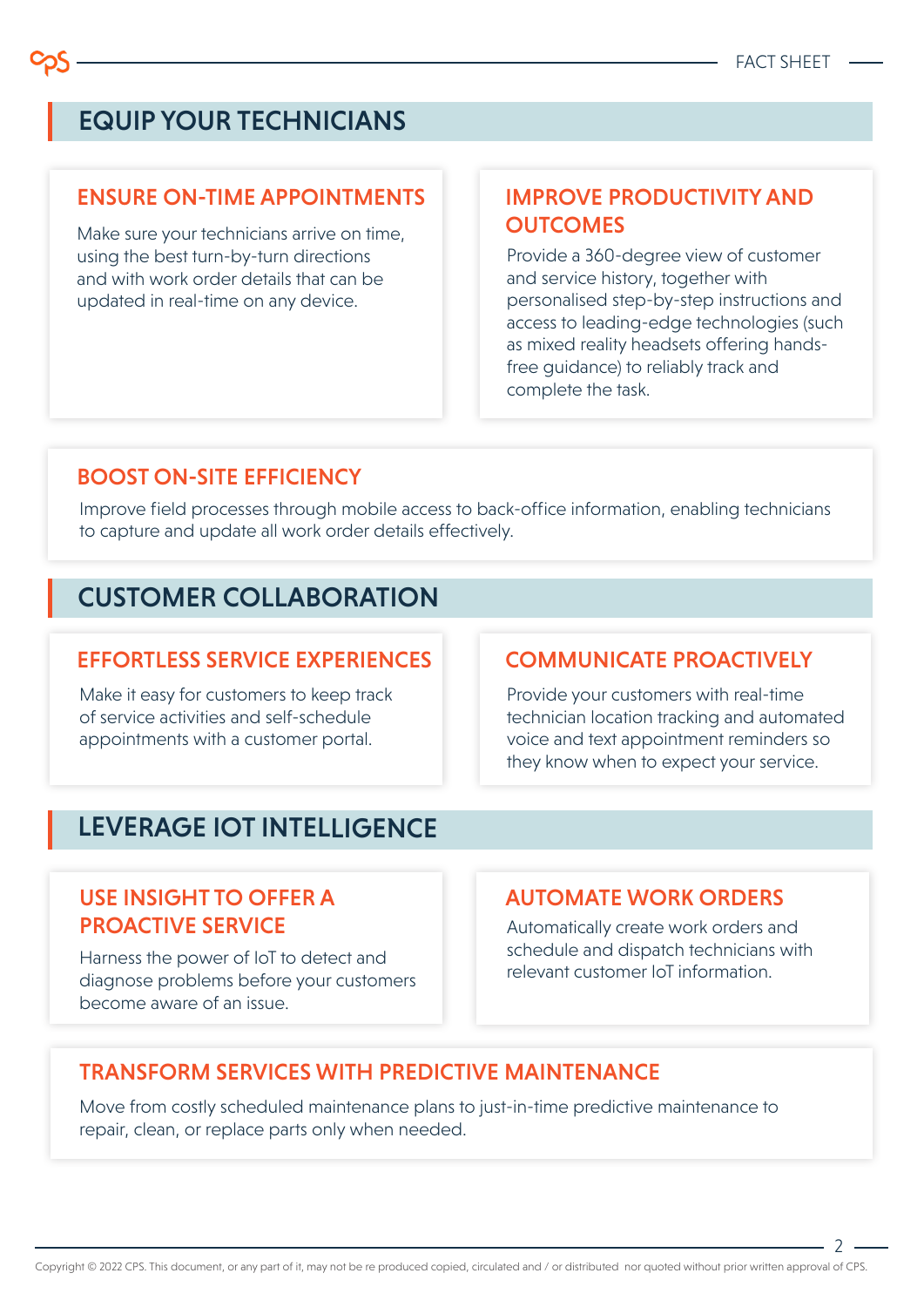## TRANSFORMATIVE PLATFORM

#### ADAPT TO NEW BUSINESS

You can adapt the Field Service application to your future needs, with "no-code" visual editors and tools.

## UNIFY YOUR SERVICE ENVIRONMENT

Processes can be automated across Dynamics 365 applications and third-party systems for better service engagement experiences.

#### INVEST WITH CONFIDENCE

The Microsoft Cloud platform will help to reduce the cost and complexity of operating a global infrastructure in a secure cloud environment.

## SEAMLESS MICROSOFT **INTEGRATION**

• You can configure Dynamics 365 for Field Service according to the size of your organisation and your industry. You can also use it with other modules in the Microsoft Dynamics 365 and Office 365 suites.

## PLANNING

- We understand that your organisation has unique skill requirements. Although a potential game-changer, we also recognise that technology is not a panacea for success. The best results demand careful planning, change management, and project management.
- We will work with you to agree and deliver the solutions you need now, with an eye on the future, both technically and to fit your culture, applying our cross-industry experience and deep knowledge of Microsoft applications.

. २